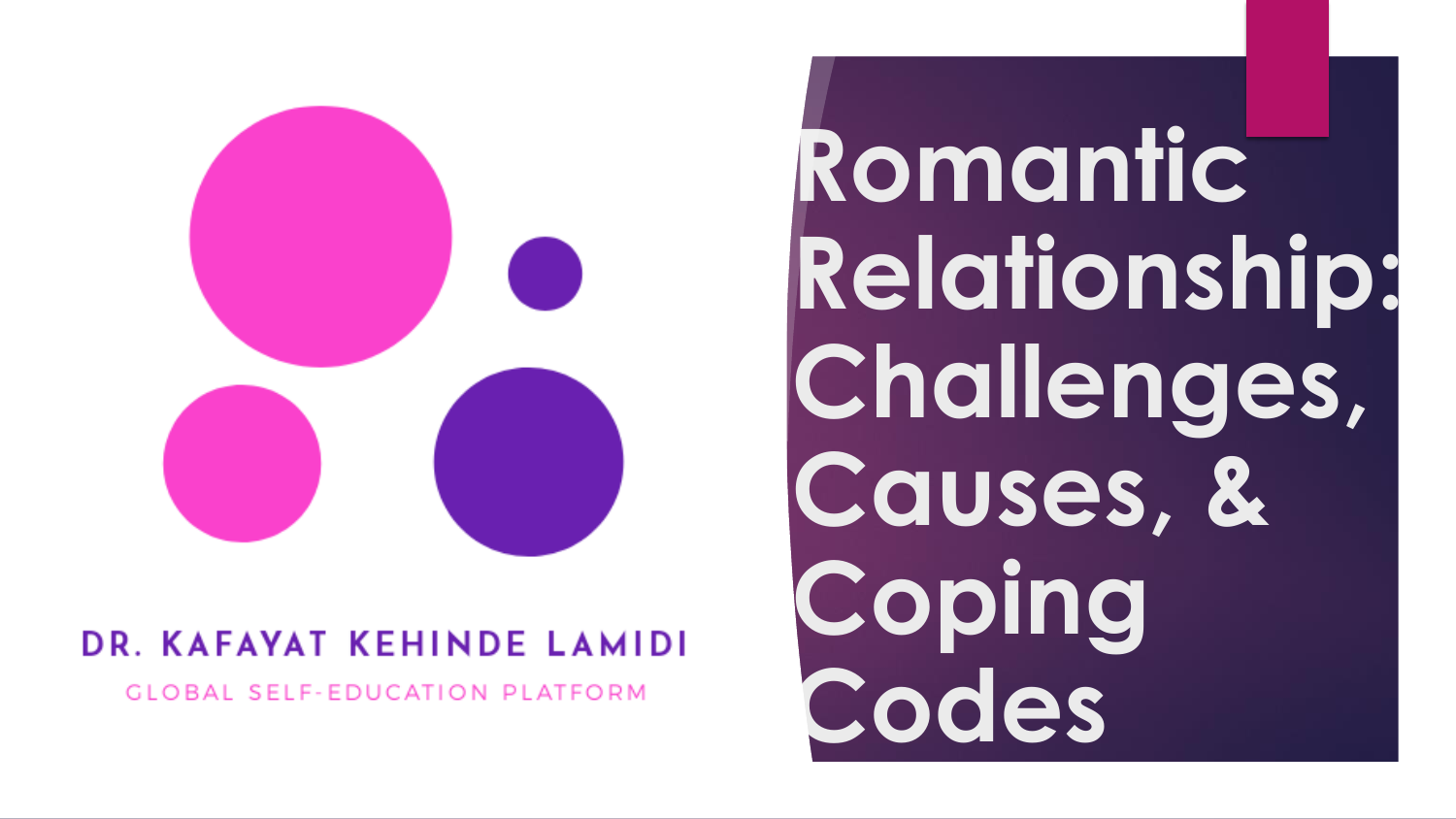## **Who Is To Blame?**

These are direct causes. As couple, the **man and woman** are known to each other and can recognise some immediate issues ahead of time ('You Always').

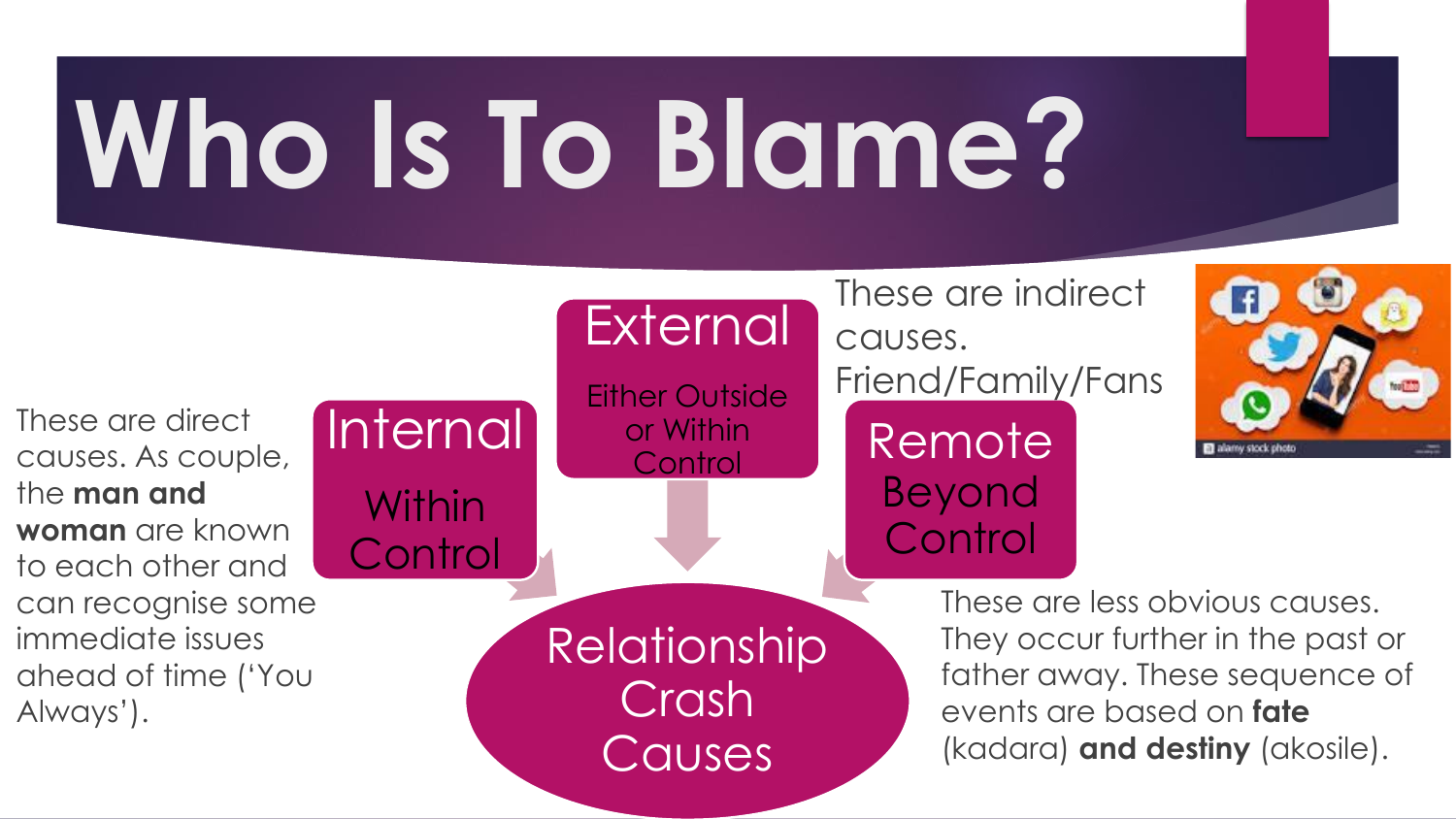#### **Activity 1: 3 Groups Sitting Arrangement**

| <b>Group A</b> | <b>Group B</b> | <b>Group C</b>              |
|----------------|----------------|-----------------------------|
| Man            | Woman          | Parents<br>Family<br>Social |

4-5 members in a group. In each group, list 5 reasons for your responses.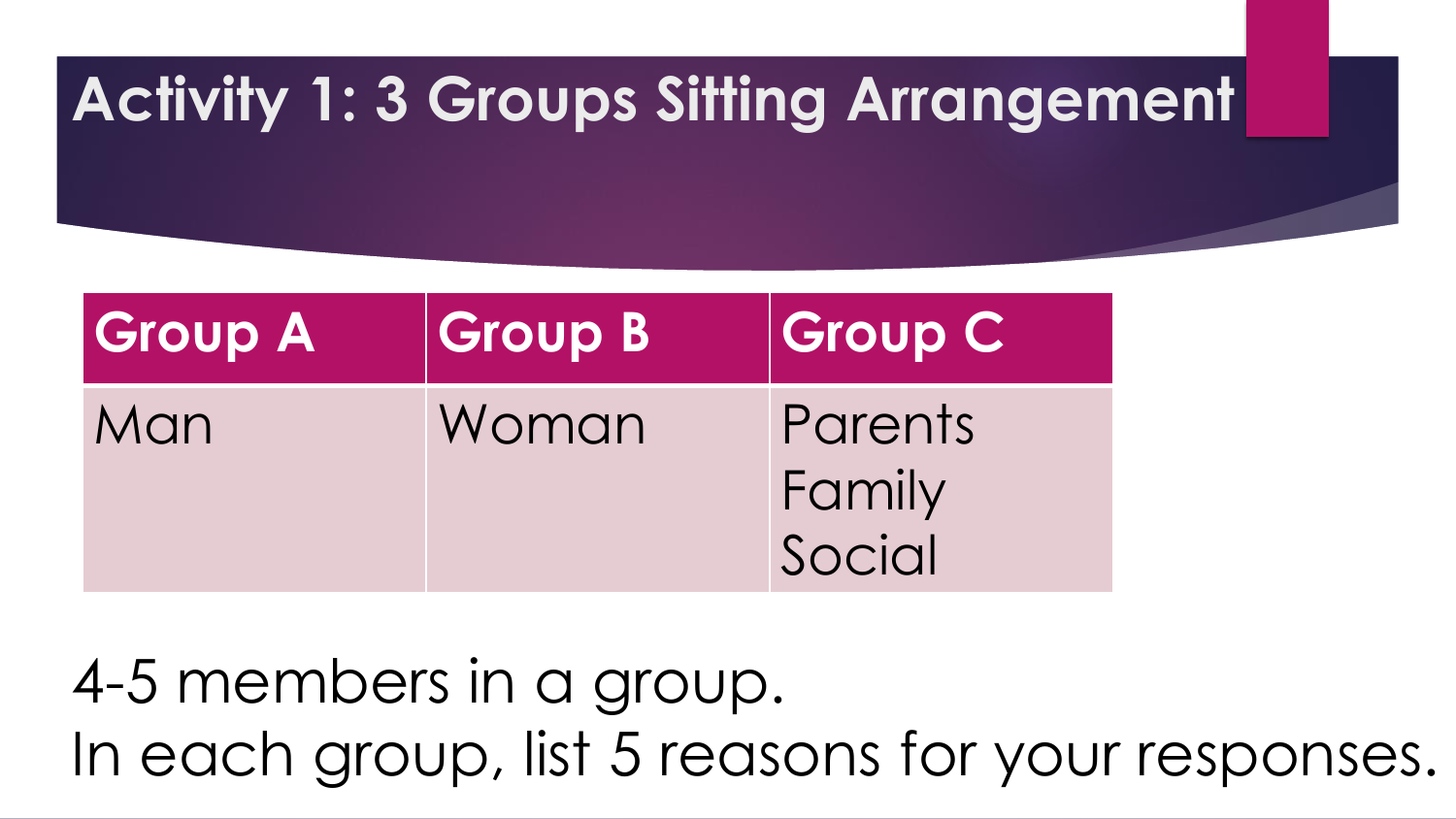#### **Relationship Challenges vs. Consequences**

Challenges

•Human Intentions •Life Expectations

**Consequences** 

•Anxiety/Mental Distress/Health **Breakdown** •Separation/Divorce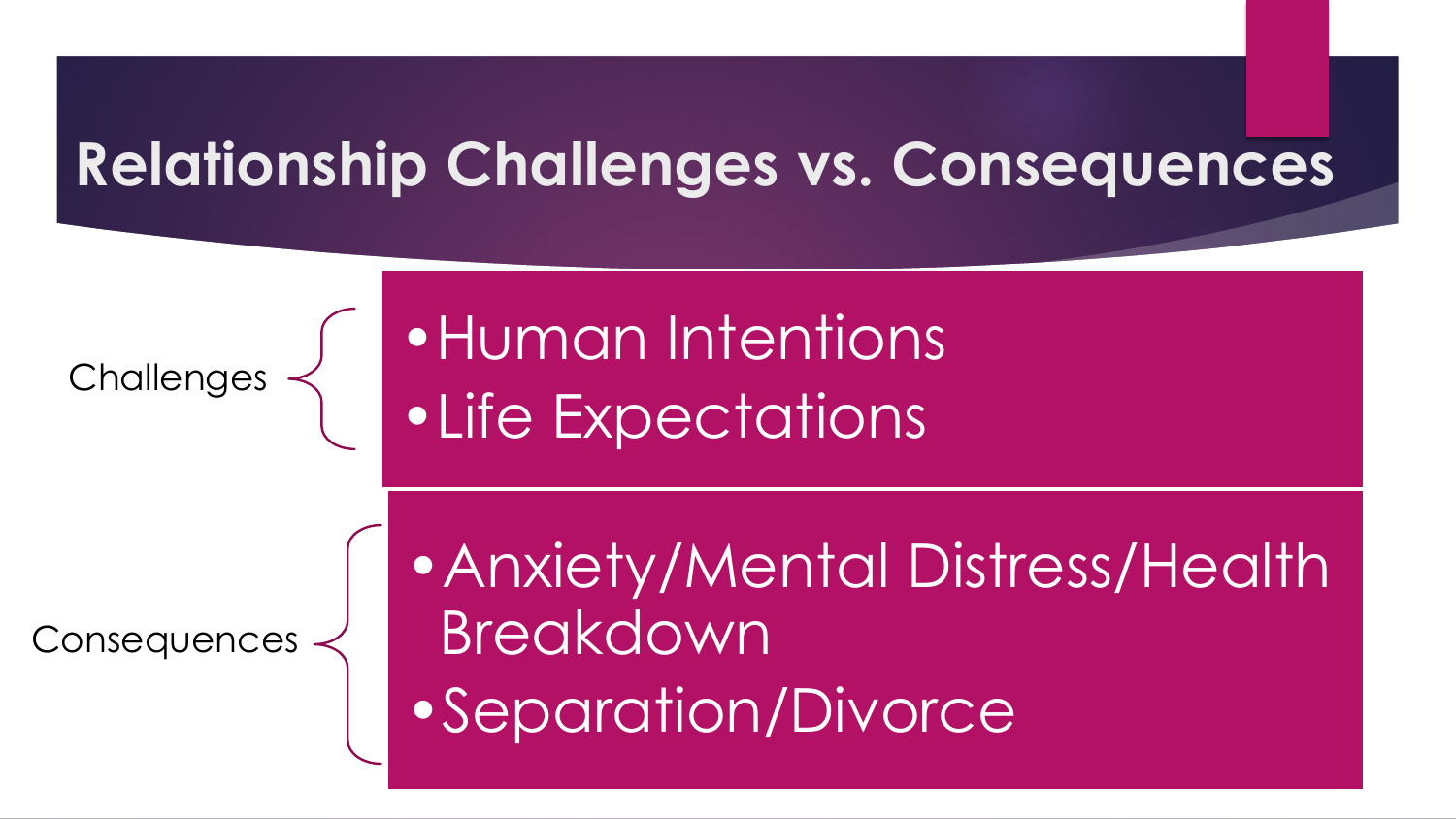## **Love Life Journey**



Very rare for couple not to run into a few bumps in the road.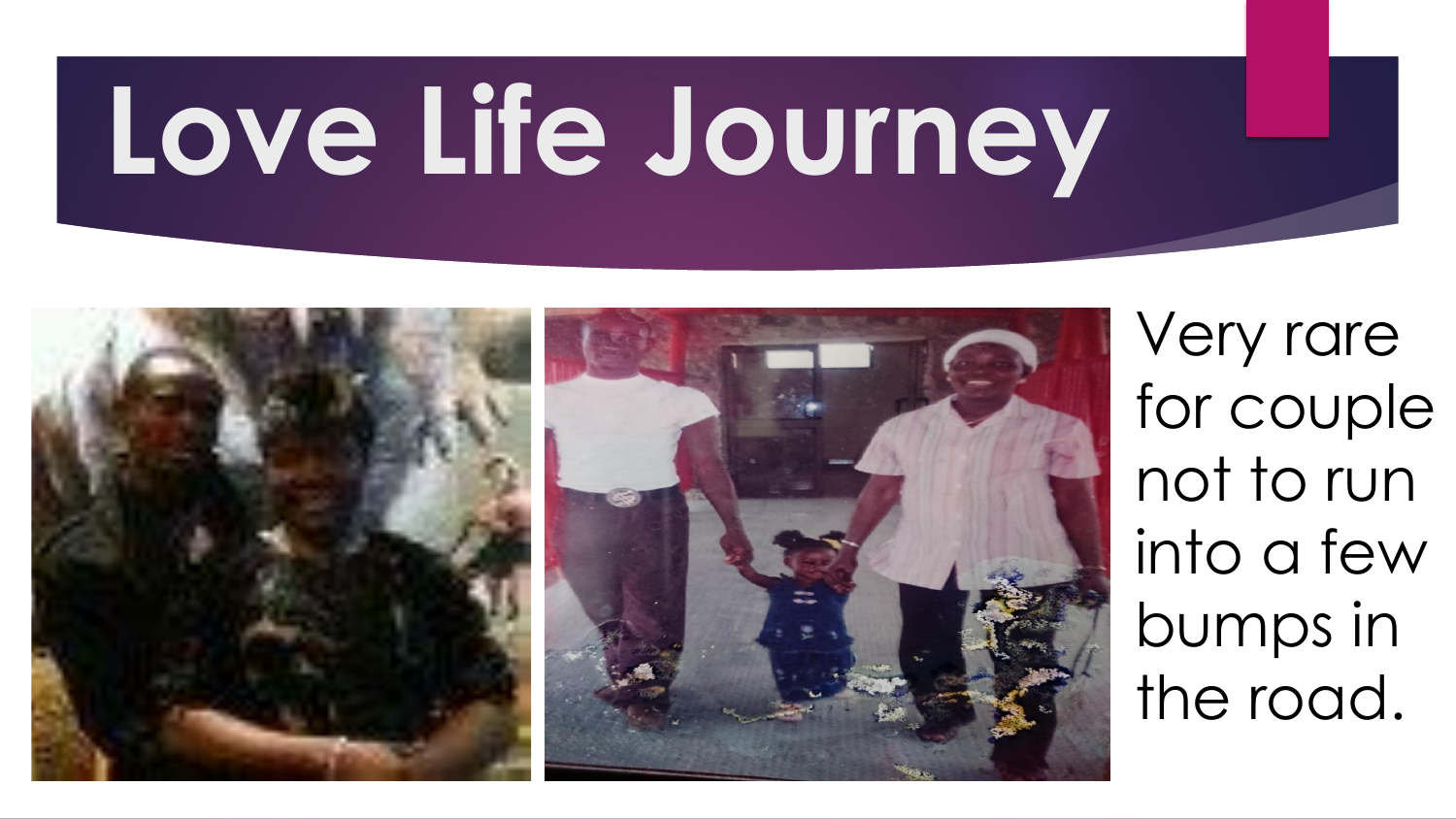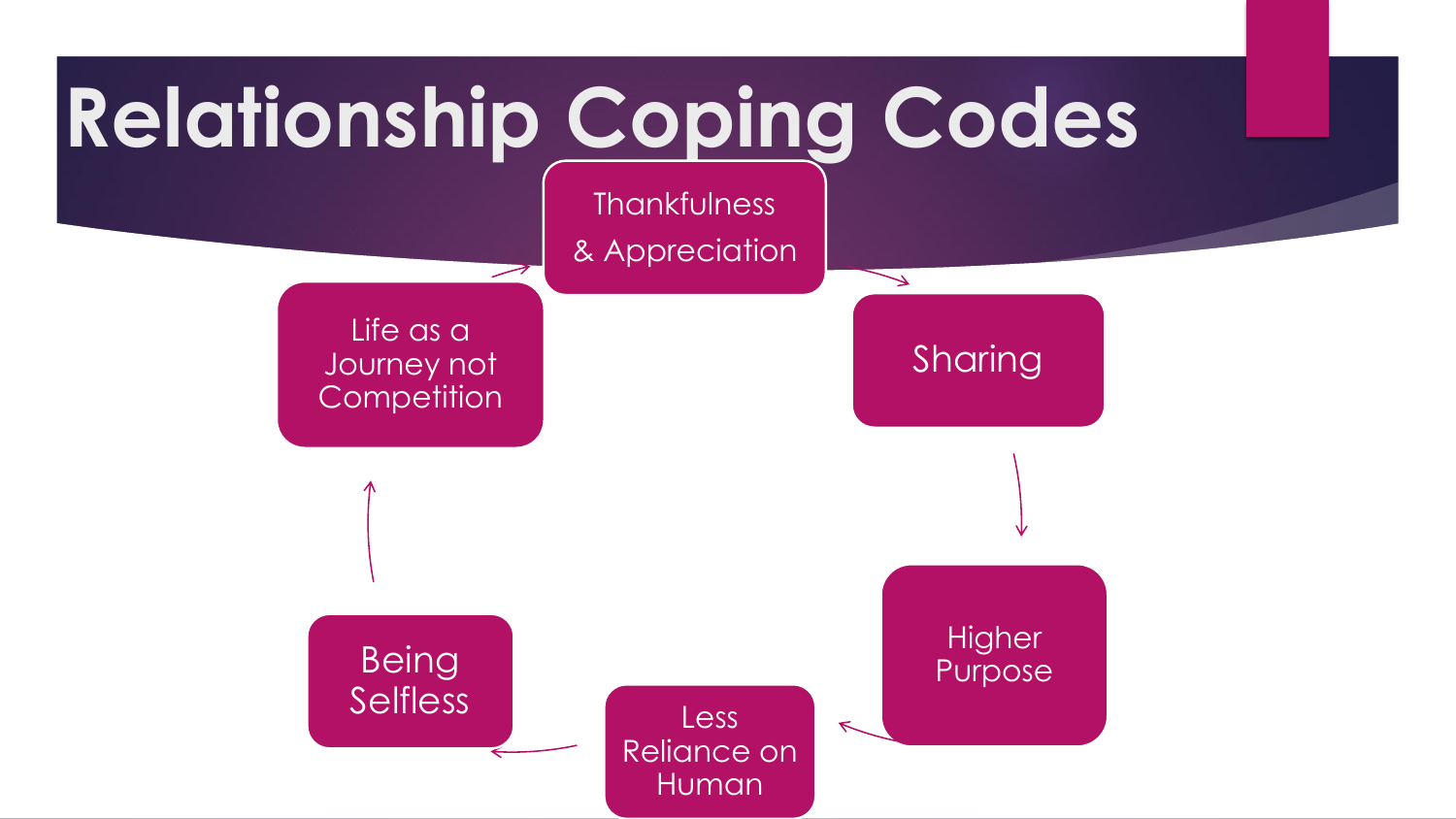### **Relationship Coping Codes**

#### **Thankfulness & Appreciation**

• Who has never experienced issues in life?

#### **Sharing**

• Mutual Rights- If there is no love with whom are we going to share?

#### **Remembering Our Higher Purpose**

• What are we taking to our graves?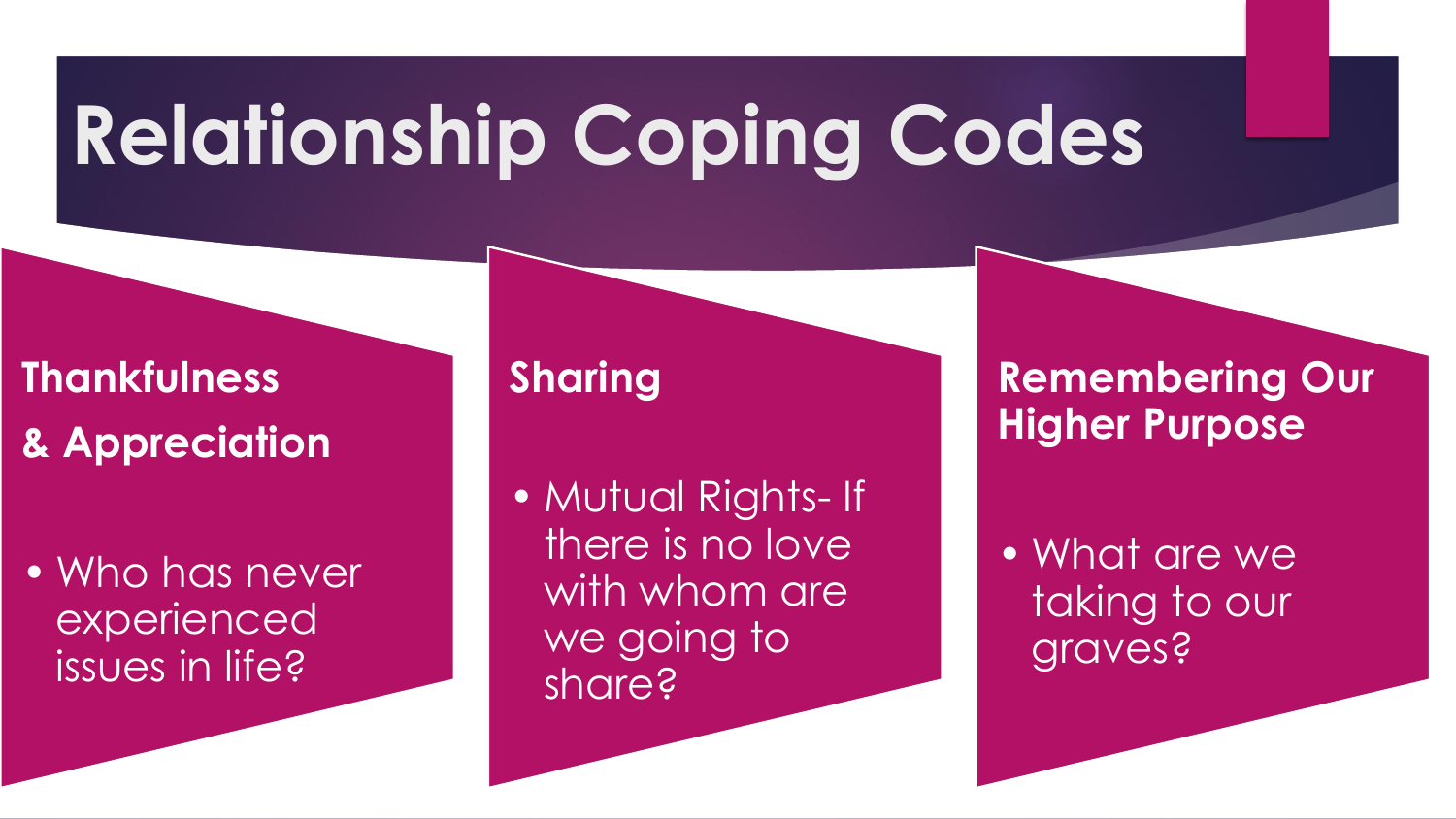### **Relationship Coping Codes**

#### **Less Reliance on Human**

•Humans are visitorspeople come into our lives temporarily and they will go at some point.

#### **Being Selfless**

•Is relationship a trade by barter?

•Review & reframe your intentions and expectations.

**Citation: Lamidi, Kafayat K. (2020) Romantic Relationship: Challenges, Causes, & Coping Codes. Global** *Self-Education Platform Series 7***.**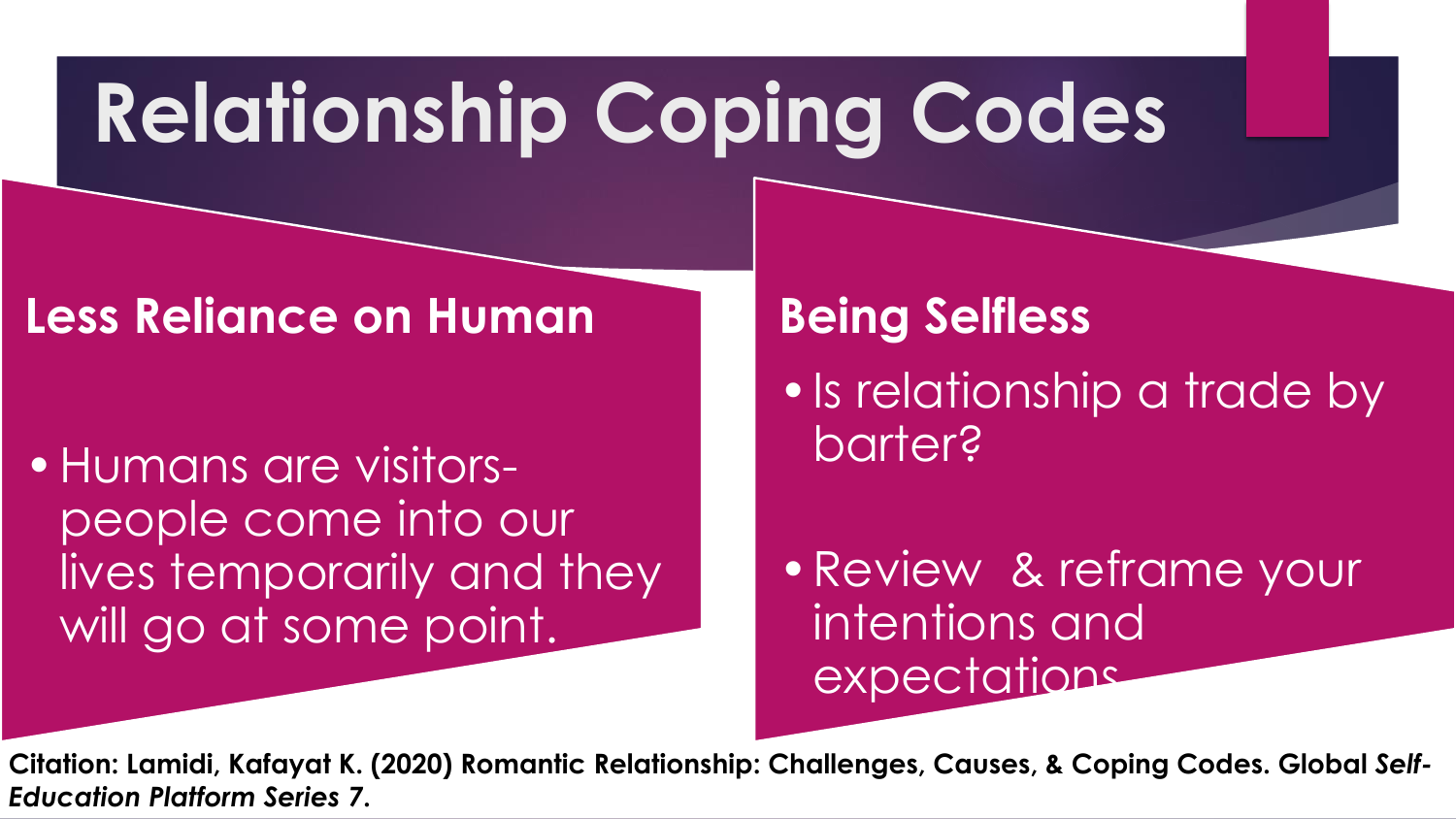#### **Solutions: Accountability/Responsibility/Right**

#### Accountability Responsibility Mutual Right

Whether it works in your favour or not, let's apply the coping codes to re-instate love in our homes

STOP pointing fingers & START taking responsibility for our actions and behaviour

Let's share unconditionally.

Let's love and live in peace for happiness and good health to rein.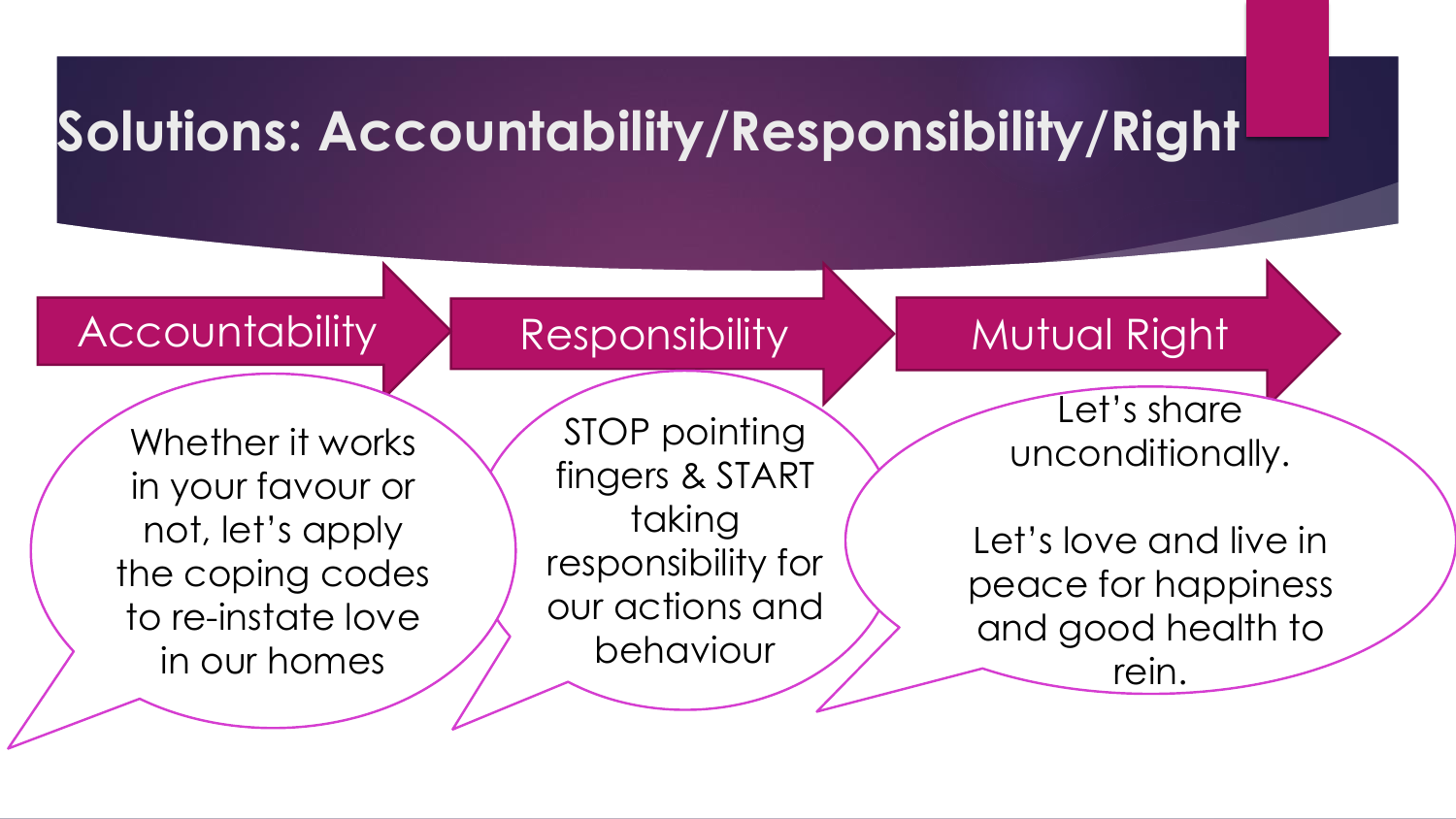# **Concluding Remark**

#### **<https://quran.com/4/14>**

#### **Quote: Q4 v14 Surah An-Nisaa**

 'And whoever disobeys Allah and His Messenger (*Wa man Yasin Allaha Wa Rosullahu*) and transgresses His limits (*Wayatahada Hududahu*) - He will put him into the Fire to abide eternally therein, and he will have a humiliating punishment' (*Yudikhiru Naran Koridan Fihaa Walahu Hasabun Munyinu*).

#### **Music:**

- **My wife** (Ayami 3.20-6-30) <https://www.youtube.com/watch?v=BJypmDdkhpk>
- Poverty Life (Ayetalaka 9.20-11.30) <https://www.youtube.com/watch?v=RDjzRu61gvg>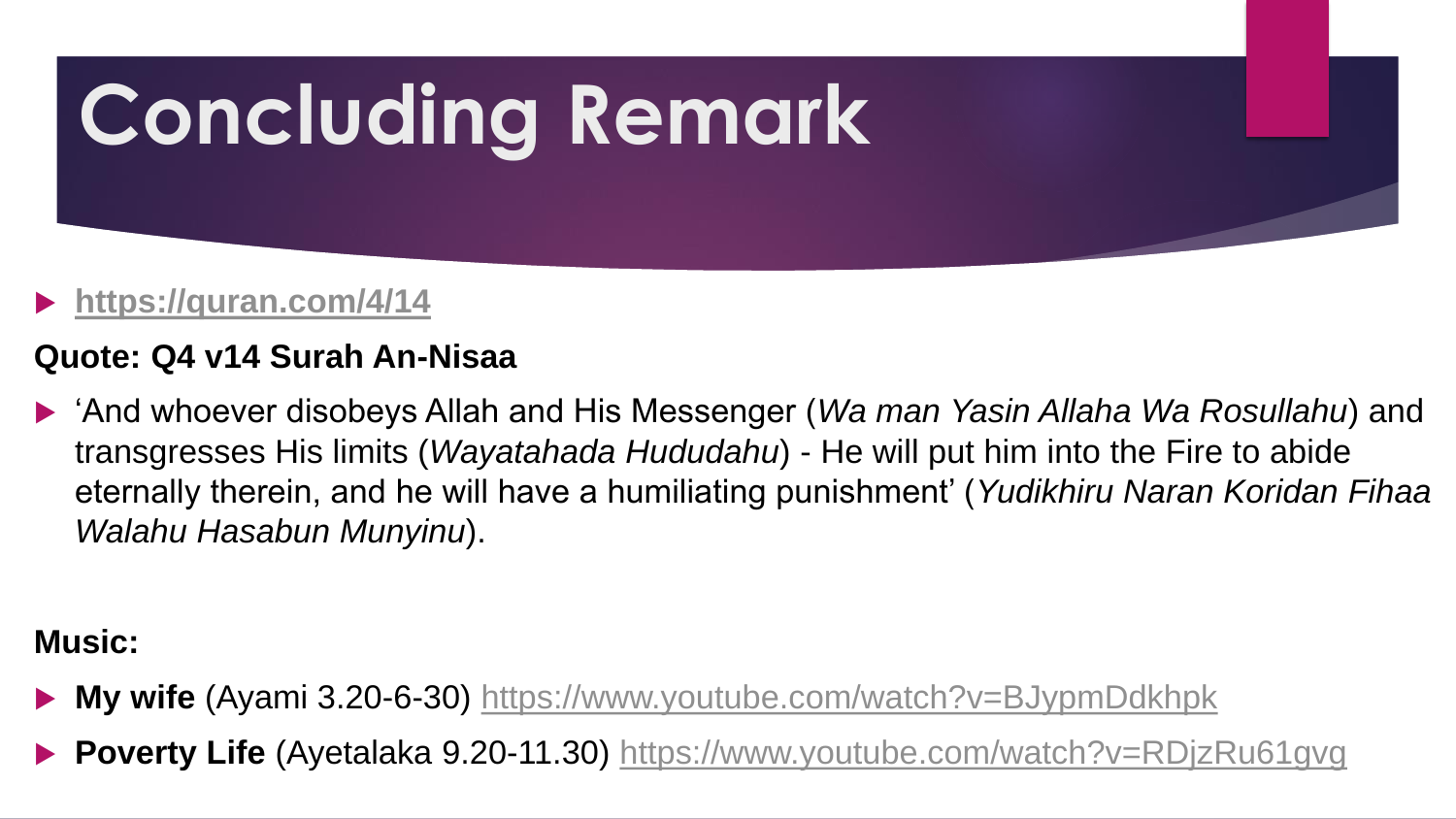#### **GLOBAL SELF-EDUCATION PLATFORM: GSEP MISSION, VISION, & VALUES**

**GSEP Values** 

OSENIA DI MITOS

Done.

ACORE: O Milit



Innovative/Creative/Community Impact: Change & Transformation

POCINICOVIN

OSCIENCISCO CASSINO

EMPOWERING the world through free online EDUCATION.



Your trusted global platform to advancing self-<br>education principles and practices.<br>Making Knowledge Work: Resilience education principles and practices.